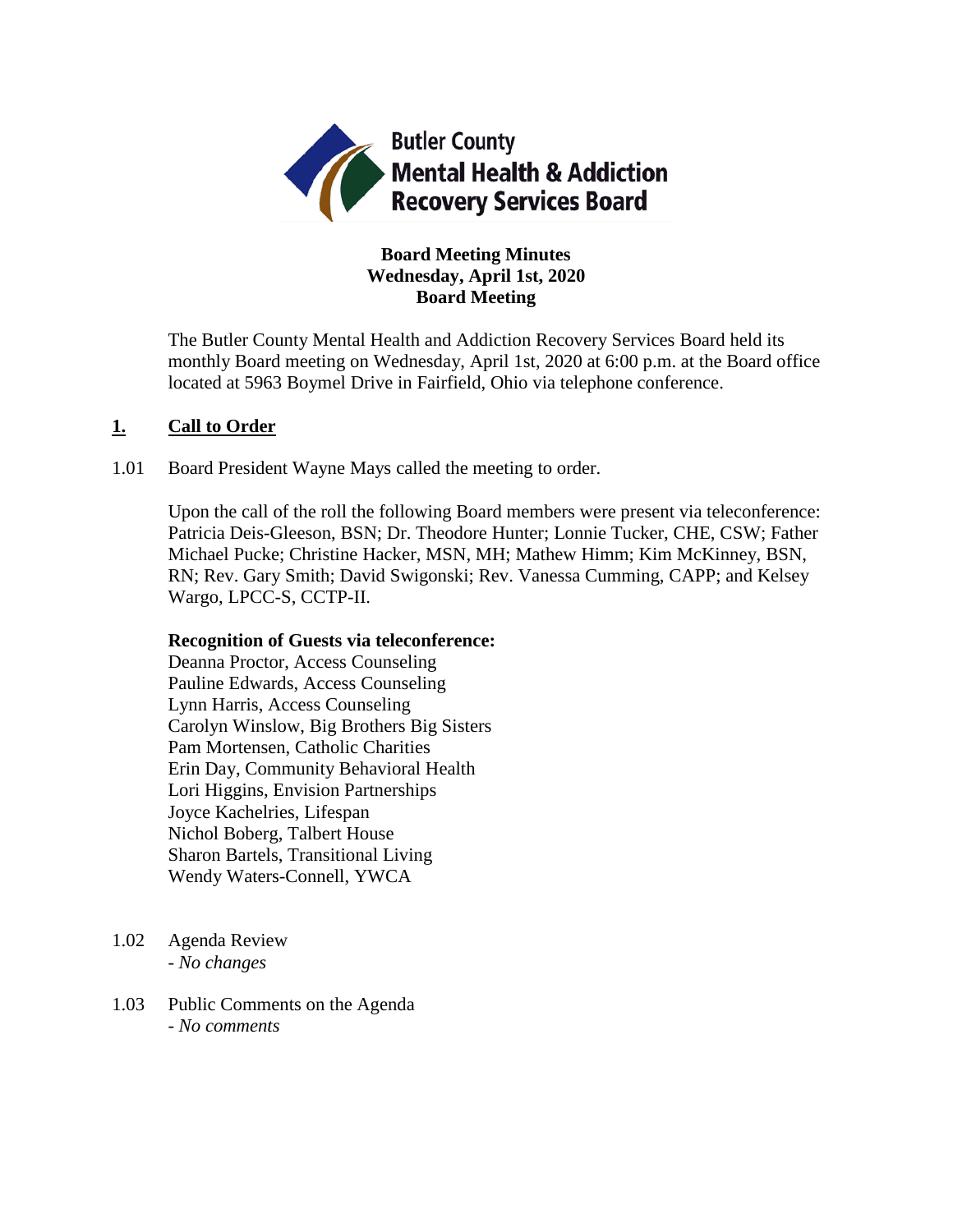## **2. Board Communication & Announcements**

#### 2.01 Executive Director's Report

#### I. **Coronavirus Updates**

Dr. Rasmus gave a brief update concerning the coronavirus. Ohio currently has 2,547 coronavirus cases, with 65 deaths and 679 hospitalized. Butler County currently has 43 cases, 1 death and 16 hospitalized.

House Bill 197 has had a number of amendments. Dr. Rasmus highlighted a few including number 5 (which extends the validity of licenses issued by state agencies to a 90 day window), number 6 (permits state boards, commissions, local and county governments and higher education boards to operate electronically), and number 9 (which gives the director of Medicaid additional flexibility to support the healthcare workforce and providers during this time of crisis, program and service flexibility). The amendments went into effect March  $9<sup>th</sup>$  and expires in 120 days.

State departments have been instructed to look at a 20% reduction for fiscal year 2020.

The Ohio Department of Mental Health and Addiction Services (ODMHAS) negotiated with Ohio telecommunication companies to waive disconnects and extend minutes. Nationally the Federal Communications Commission (FCC) has a Keep America Connected pledge with 55 companies, not to terminate residential and business lines, which includes wireless options and create extra hotspots.

The Board staff have been conducting weekly teleconferences with the providers. They have a need for telephone and telehealth equipment, financial supports, PPE supplies, and volunteers. The providers are trending towards telehealth overall but are having difficulty engaging with young clients.

There continues to be Board staff at the office but the majority are working from home.

#### II. **Telehealth**

The Board will now pay for telehealth or telephone services as of March 1 from its provider system. The providers may bill for those services now but only those services that the Board supports for each provider with the Board as a payor of last resort.

III. Gregory, Andy. **Alcohol is 'Unhelpful Coping Strategy' for Coronavirus Lockdown, WHO says**," *The Independent*, Independent Digital News and Media, 27 Mar 2020, [https://www.independent.co.uk/news/health/coronavirus-alcohol-](https://www.independent.co.uk/news/health/coronavirus-alcohol-world-health-organisation-drugs-addiction-mental-health-lockdown-a9428546.html)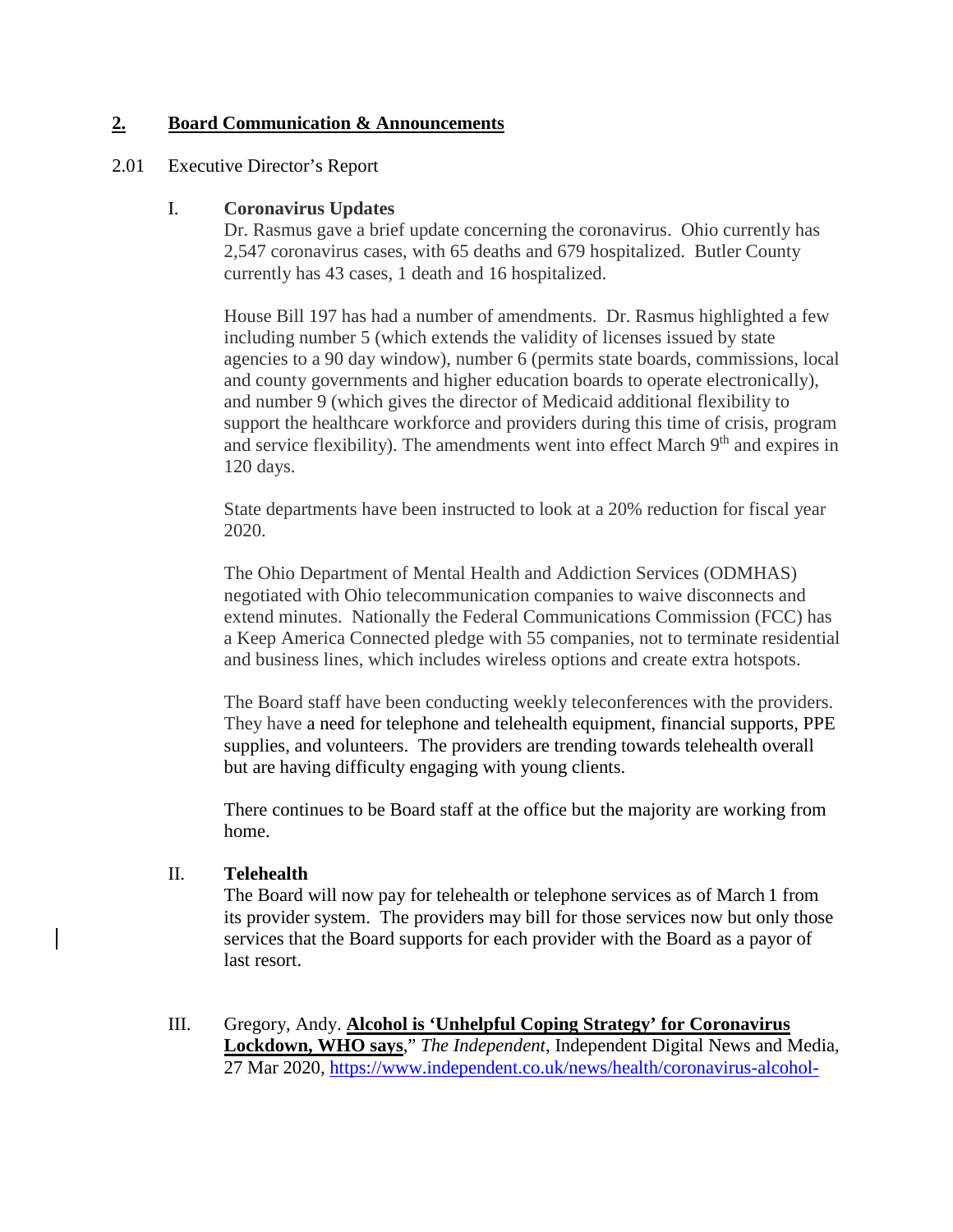[world-health-organisation-drugs-addiction-mental-health-lockdown](https://www.independent.co.uk/news/health/coronavirus-alcohol-world-health-organisation-drugs-addiction-mental-health-lockdown-a9428546.html)[a9428546.html](https://www.independent.co.uk/news/health/coronavirus-alcohol-world-health-organisation-drugs-addiction-mental-health-lockdown-a9428546.html)

A new survey suggests that many turn to drugs and alcohol in times of crisis. The pandemic has caused two thirds of adults in the UK to feel anxious and worried. This poll was carried out before the full lockdown was introduced. Dr. Malik highlighted basic strategies to help people look after their mental wellbeing including eating healthy, exercise, and ensuring they get enough sleep and support.

- V. Callahan, Denise G. "**How Butler County Is Changing to Help Those Most Vulnerable in Coronavirus Shutdown**." *Journal*, Staff Writer, 24 Mar. 2020, [https://www.journal-news.com/news/how-butler-county-changing-help](https://www.journal-news.com/news/how-butler-county-changing-help-those-most-vulnerable-coronavirus-shutdown/EtqgRK2VMsPHJh8eiMGXzO/)[those-most-vulnerable-coronavirus-shutdown/EtqgRK2VMsPHJh8eiMGXzO/](https://www.journal-news.com/news/how-butler-county-changing-help-those-most-vulnerable-coronavirus-shutdown/EtqgRK2VMsPHJh8eiMGXzO/)  Butler County business operators and officials are making changes to reach as many vulnerable citizens as possible. Health Commissioner Jenny Bailer has asked one of her staff members to coordinate agencies that help the elderly, homeless, those who suffer from mental illness and addiction, and the developmentally disabled. Scott Rasmus, executive director of the Mental Health and Addiction Recovery Services Board, said his staff is closely monitoring suicide prevention services, the Heroin Hopeline and other services. Mindy Muller, with the Butler County Housing and Homeless Coalition, said they have guidelines that are continually updated to all coalition members to try to lessen community spread. This includes training shelter staff to recognize the virus, screening for symptoms, and stringent cleaning protocols and precautions.
- VI. The Ohio Department of Medicaid and Ohio Department of Mental Health and Addiction Services will hold two identical webinar trainings on Wednesday, April 1 (12:00 - 2:00) and April 2 (10:00 -12:00) to provide technical assistance regarding the delivery of behavioral health services via telehealth. Both trainings will cover identical content and will be recorded and posted to the <https://bh.medicaid.ohio.gov/> website along with training slides. Each session is limited to 500 participants.

# **3. Consent Agenda**

3.01 Consent Agenda Items A. March Board Meeting Minutes

> *Dr. Hunter motioned to approve the items in the consent agenda. Ms. Hacker seconded the motion. The vote carried the motion.*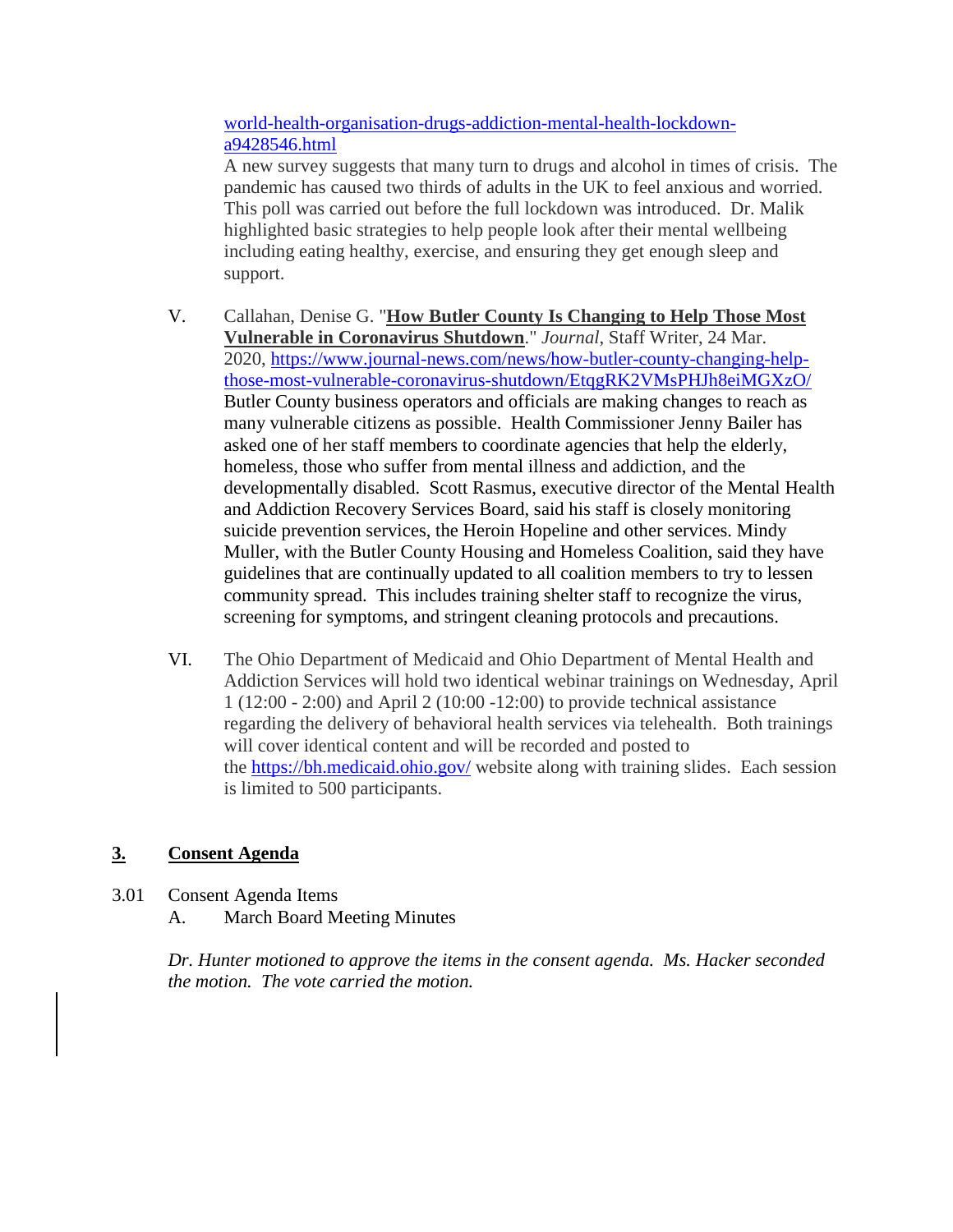## **4. New Business**

#### 4.01 **Budget Revision Policy**

A Budget Revision Policy was requested to include May for fiscal year 2020 to give additional time to the providers for needed services.

*Mr. Himm motioned to approve the Budget Revision Policy. Ms. Deis-Gleeson seconded the motion. The vote carried the motion.*

#### 4.02 **Access to Care During a Public Health Infectious Disease Outbreak Policy**

The policy are guidelines for the Board's provider network to follow during a declared public health infection disease outbreak. They are made to be set in place to ensure appropriate access to behavioral health treatment services, while protecting the health of provider agency staff, clients and the community.

*Mr. Himm motioned to approve the Access to Care During a Public Health Infectious Disease Outbreak Policy. Ms. Swigonski seconded the motion. The vote carried the motion.*

#### 4.03 **BCMHARS Board Infectious Disease and Contagion Provider Network Policy**

The policy are guidelines for the Board's provider network to follow during a declared public health infectious disease outbreak. They are set in place to protect the health of provider agency staff, clients and the community. These guidelines remain in place until the health emergency is lifted by the appropriate public health officials. The Board may revise or rescind this policy at any time.

*Rev. Cummings made a motion to amend the policy to empower Dr. Rasmus to address legal requirements / other enhancements, which then can be sent to wherever needed before being brought to the Board to endorse retroactively. Rev. Smith seconded the motion.*

*Ms. Hacker motioned to approve the BCMHARS Board Infectious Disease and Contagion Provider Network Policy with the amendment. Rev. Smith seconded the motion with the amendment. The vote carried the motion with the amendment.*

#### 4.04 **Telehealth Budget Allocation**

This addresses the concerns that have been expressed during the weekly provider meetings. This supports the Keep America Connected and ODMHAS policy that have been implemented. This allocation of \$26,999 is distributed across our providers, weighted by their current budgets for FY2020. This funding is for telehealth including telehealth software, phones, and phone cards.